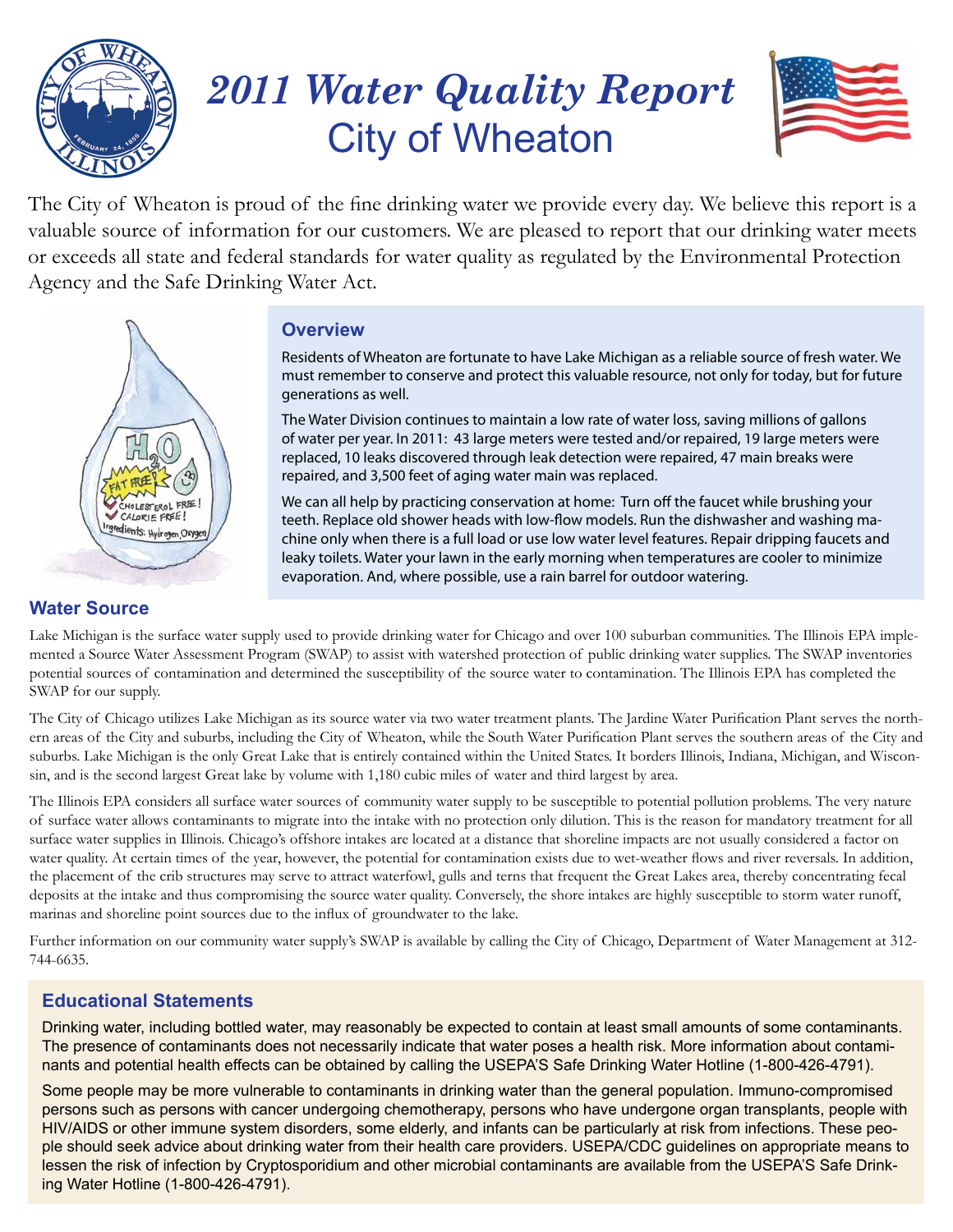#### **Water Quality Table**

The table shows the results of our water-quality analyses based on tests done in 2011. Every regulated contaminant that was detected in the water, even in the most minute traces, is listed here. Not listed are over 100 substances that were tested for, but were not detected. Certain contaminants are monitored less than once per year because the concentrations of these contaminants do not change frequently. Some of our data, though accurate, is more than one year old. The City of Wheaton maintains six emergency backup wells. No water from these emergency backup wells was used in 2011 to supply the finished drinking water. If you would like more information on these results, contact the Water Division.

**No water quality violations were recorded for this facility during the 2011 reporting period.**

| Contaminant (units)                                                    | <b>MCLG</b>    | <b>MCL</b>     | <b>Highest Level</b><br><b>Detected</b>      | Range of<br><b>Detections</b> | Date of Sample | Violation                | <b>Typical Source of Contaminant</b>                                                                                                      |
|------------------------------------------------------------------------|----------------|----------------|----------------------------------------------|-------------------------------|----------------|--------------------------|-------------------------------------------------------------------------------------------------------------------------------------------|
| <b>Microbial Contaminants</b>                                          |                |                |                                              |                               |                |                          |                                                                                                                                           |
| <b>Total Coliform Bacteria</b><br>(%pos/mo)                            | $0\%$          | 5%             | 1.6% in<br>September                         | n/a                           |                |                          | Naturally present in the environment.                                                                                                     |
| Fecal Coliform or E. coli<br>(#pos/mo)                                 | $\mathbf{0}$   | $\mathbf{0}$   | $\mathbf{0}$                                 | n/a                           |                | $\overline{\phantom{a}}$ | Human and animal fecal waste.                                                                                                             |
| Turbidity (%<0.3NTU)*                                                  | n/a            | <b>TT</b>      | 99.50%                                       | 99.50%-100.00%                |                | $\overline{\phantom{a}}$ | Soil runoff.                                                                                                                              |
| Turbidity (NTU)*                                                       | n/a            | TT=1NTUmax     | 0.86                                         | n/a                           |                |                          | Soil runoff.                                                                                                                              |
| <b>Inorganic Contaminants</b>                                          |                |                |                                              |                               |                |                          |                                                                                                                                           |
| Barium (ppm)*                                                          | $\overline{2}$ | $\overline{2}$ | 0.0208                                       | 0.0201-0.0208                 |                |                          | Discharge of drilling wastes; Discharge from<br>metal refineries; Erosion of natural deposits.                                            |
| Nitrate (as Nitrogen)(ppm)*                                            | 10             | 10             | 0.44                                         | $0.39 - 0.44$                 |                |                          | Runoff from fertilizer use; Leaching from septic<br>tanks, sewage; Erosion of natural deposits.                                           |
| Nitrate & Nitrite (ppm)*                                               | 10             | 10             | 0.44                                         | 0.39-0.44                     |                |                          | Runoff from fertilizer use; Leaching from septic<br>tanks, sewage; Erosion of natural deposits.                                           |
| <b>Disinfection/Disinfectant By-Products</b><br><b>Monitoring Date</b> |                |                |                                              |                               |                |                          |                                                                                                                                           |
| Chlorine (as Cl2)(ppm)                                                 | MRDLG=4        | MRDL=4         | 0.8                                          | 0.6832-0.91                   | 1/1/2011       | $\overline{a}$           | Drinking water disinfectant.                                                                                                              |
| <b>Haloacetic Acids</b><br>[HAA5](ppb)                                 | n/a            | 60             | <b>Highest Running</b><br>Annual Average=15" | 8.59-17.27                    | Quarterly 2011 | ÷,                       | By-product of drinking water disinfection.                                                                                                |
| <b>Total Trihalomethanes [TTHMs]</b><br>(ppb)                          | n/a            | 80             | <b>Highest Running</b><br>Annual Average=33" | 16.56-47.4                    | Quarterly 2011 |                          | By-product of drinking water disinfection.                                                                                                |
| TOC [Total Organic Carbon]*                                            |                |                |                                              |                               |                |                          | The percentage of Total Organic Carbon (TOC) removal was measured each month and the system met all TOC removal requirements set by IEPA. |
| <b>Unregulated Contaminants</b>                                        |                |                |                                              |                               |                |                          |                                                                                                                                           |
| Sulfate (ppm)*                                                         | n/a            | n/a            | 16.1                                         | 14.4-16.1                     |                | $\overline{\phantom{a}}$ | Erosion of naturally occuring deposits.                                                                                                   |
| Sodium (ppm)*                                                          | n/a            | n/a            | 6.64                                         | 6.63-6.64                     |                |                          | Erosion of naturally occuring deposits; Used as<br>water softener.                                                                        |
| <b>State Regulated Contaminants</b>                                    |                |                |                                              |                               |                |                          |                                                                                                                                           |
| Fluoride (ppm)*                                                        | 4              | 4              | 0.92                                         | $0.81 - 0.92$                 |                |                          | Water additive which promotes strong teeth.                                                                                               |
| <b>Radioactive Contaminants</b>                                        |                |                |                                              |                               |                |                          |                                                                                                                                           |
| Combined Radium (226/228)<br>$(pCi/L)^*$                               | $\pmb{0}$      | 5              | 1.38                                         | 1.300-1.380                   | 3/17/2008      |                          | Erosion of natural deposits.                                                                                                              |
| Gross Alpha excluding radon<br>and uranium (pCi/L)*                    | $\mathbf{0}$   | 15             | 0.88                                         | 0.090-0.880                   | 3/17/2008      |                          | Erosion of natural deposits.                                                                                                              |

\*The table above includes contaminants monitored by both the City of Chicago and the City of Wheaton. The results marked with an asterisk are based upon tests done by the City of Chicago. All others are from samples collected by the City of Wheaton.

\*\*Not all sample results may have been used for calculating the Highest Level Detected because some results may be part of an evaluation to determine where compliance sampling should occur in the future.

**Turbidity -** A measure of the cloudiness of water. This is monitored because it is a good indicator of water quality and the effectiveness of the filtration system and disinfectants.

**Unregulated contaminants -** Maximum contaminant levels (MCL) for some contaminants have not been established by either state or federal regulations, nor has the mandatory health effects language. The purpose for monitoring unregulated contaminants is to assist USEPA in determining the occurrence of unregulated contaminants in drinking water, and whether future regulation is warranted.

**Fluoride -** Added to the water supply to help promote strong teeth. The Illinois Department of Public Health recommends an optimal fluoride range of 0.9-1.2 mg/l.

**Sodium -** There is no state or federal MCL for sodium. Monitoring is required to provide information to consumers and health officials concerned about sodium intake due to dietary precautions. If you are on a sodium-restricted diet, you should consult a physician about this level of sodium in the water.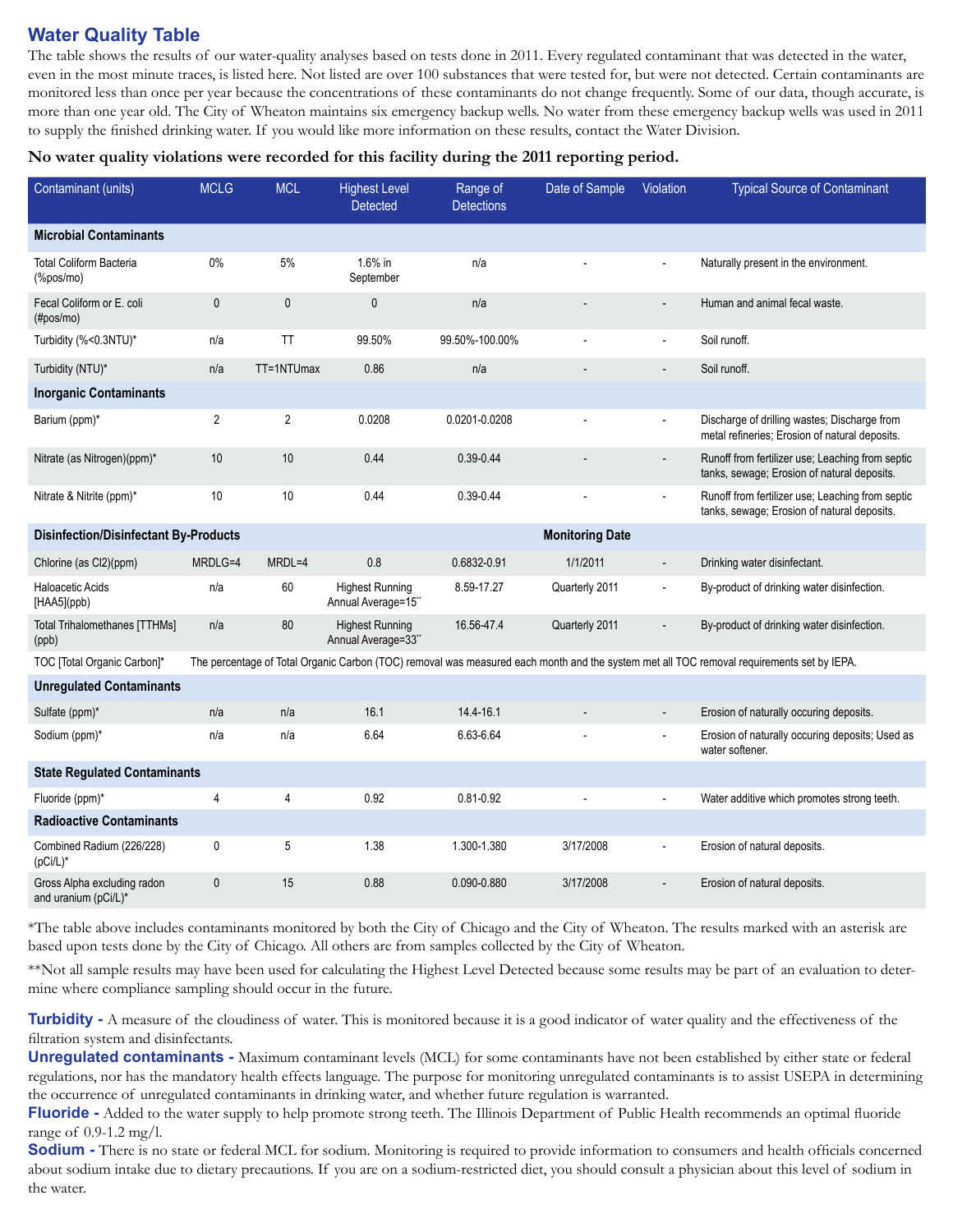#### **Glossary of Terms**

**Maximum Contaminant Level Goal (MCLG):** The level of a contaminant in drinking water below which there is no known or expected risk to health. MCLGs allow for a margin of safety.

**Maximum Contaminant Level (MCL):** The highest level of a contaminant that is allowed in drinking water. MCLs are set as close to the MCLGs as feasible using the best available treatment technology.

**Highest Level Detected:** Represents the highest single sample reading of a contaminant of all the samples collected.

**Range of Detections:** Represents a range of individual sample results, from lowest to highest that were collected during the calendar year. **Date of Sample:** If a date appears in this column, the Illinois EPA requires monitoring for this contaminant less than once per year because the concentrations do not frequently change. If no date appears in the column, monitoring for this contaminant was conducted during the calendar year. **Action Level (AL):** The concentration of a contaminant that triggers treat-

ment or other required actions by the water supply.

**Treatment Technique (TT):** A required process intended to reduce the level of a contaminant in drinking water.

**%pos/mo:** Percent of positive samples per month.

Parts Per Million (ppm): Equivalent to milligrams per liter. One part per million is comparable to one penny in \$10,000.

Parts Per Billion (ppb): Equivalent to micrograms per liter. One part per billion is comparable to one penny in \$10,000,000.

**NTU:** Nephelometric Turbidity Unit, used to measure cloudiness in drinking water.

**%<0.3NTU:** Percent of samples less than 0.3 NTU.

**pCi/L:** Picocuries per liter, used to measure radioactivity.

**nd:** Not detectable at testing limits.

**n/a:** Not applicable.

**Maximum Residual Disinfectant Level Goal (MRDLG):** The level of a drinking water disinfectant below which there is no known or expected risk to health. MRDLGs do not reflect the benefits of the use of disinfectants to control microbial contaminants.

**Maximum Residual Disinfectant Level (MRDL):** The highest level of a drinking water disinfectant allowed in drinking water. There is convincing evidence that addition of a disinfectant is necessary for control of microbial contaminants.

#### **Voluntary Monitoring**

**Cryptosporidium** - The City of Chicago has continued monitoring for Cryptosporidium, Giardia and E. coli in its source water as part of its water quality program. To date, Cryptosporidium has not been detected in these samples, but Giardia was detected in 2010 in one raw lake water sample collected in September 2010. Treatment processes have been optimized to provide effective barriers for removal of Cryptosporidium oocysts and Giardia cysts in the source water, effectively removing these organisms in the treatment process. By maintaining low turbidity and thereby removing the particles from the water, the possibility of Cryptosporidium and Giardia organisms getting into the drinking water system is greatly reduced.

**Taste and odor compounds -** MIB and geosmin are monitored both in the source and finished water. The treatment process is adjusted to reduce these compounds and provide a drinking water without detectable tastes and odors.

**Toxicity -** The City of Chicago has added testing methods to those already performed to detect changes in water quality in a timely manner. Protocol for screening water samples for toxicity from chemicals and for the presence of endospores has been developed. Acute toxicity screening detects the presence of toxic chemicals and although the test does not identify individual compounds, it can be used as an early warning tool. Results thus far have not shown any positive results. Anthrax organisms belong to the group of bacteria which can produce endospores. If samples are positive for the presence of endospores, further identification can be done to determine which bacteria are present. Samples are tested to develop a historical record of results and a database of information. No harmful bacteria have been identified.

#### **Additional Health Information**

The sources of drinking water (both tap water and bottled water) include rivers, lakes, streams, ponds, reservoirs, springs and wells. As water travels over the surface of the land or through the ground, it can dissolve naturally-occurring minerals and radioactive material, and pick up substances resulting from the presence of animals or from human activity. Possible contaminants consist of:

•Microbial contaminants, such as viruses and bacteria, which may come from sewage treatment plants, septic systems, agricultural livestock operations and wildlife.

•Inorganic contaminants, such as salts and metals, which can be naturally occurring or result from urban storm runoff, industrial or domestic wastewater discharges, oil and gas production, mining or farming.

•Pesticides and herbicides, which may come from a variety of sources such as agriculture, urban storm water runoff and residential uses.

•Organic chemical contaminants, including synthetic and volatile organics, which are by-products of industrial processes and petroleum production, and may also come from gas stations, urban storm water runoff and septic systems.

•Radioactive contaminants, which may be naturally occurring or be the result of oil and gas production and mining activities.

#### **City of Chicago Emerging Contaminant Study**

The City of Chicago Department of Water Management (CDWM) has completed a water quality study to monitor some compounds that have not historically been considered to be contaminants of concern, but have been recently documented at trace concentrations in our nation's waterbodies. This study, completed in the years 2009-2011, includes compounds known as Endocrine Disrupting Chemicals (EDCs) and Pharmaceuticals & Personal Care Products (PPCPs), which are considered to be emerging contaminants. EDCs are compounds with potential to interfere with natural hormone systems. PPCPs are a group of compounds consisting of prescription or over-the-counter therapeutic drugs, veterinary drugs, and consumer products such as sun-screen, lotions, insect repellent, and fragrances. The reader is encouraged to visit the United States Environmental Protection Agency (USEPA) website to learn more about EDCs (http:// www.epa.gov/ncer/science/endocrine/) and PPCPs (http://www.epa.gov/ppcp/).

In 2011, CDWM has also monitored for hexavalent chromium, also known as chromium-6, and continues to do so quarterly. USEPA has not yet established a standard for Chromium-6, a contaminant of concern which has both natural and industrial sources. Please address any questions or concerns to CDWM's Water Quality Division at 312-742-7499. A list of detected contaminants from the monitoring studies and additional information is posted on the City of Chicago's website which can be accessed at: (http://www.cityofchicago.org/city/en/depts/water/supp\_ info/water\_quality\_resultsandreports/city\_of\_chicago\_emergincontaminantstudy.html)